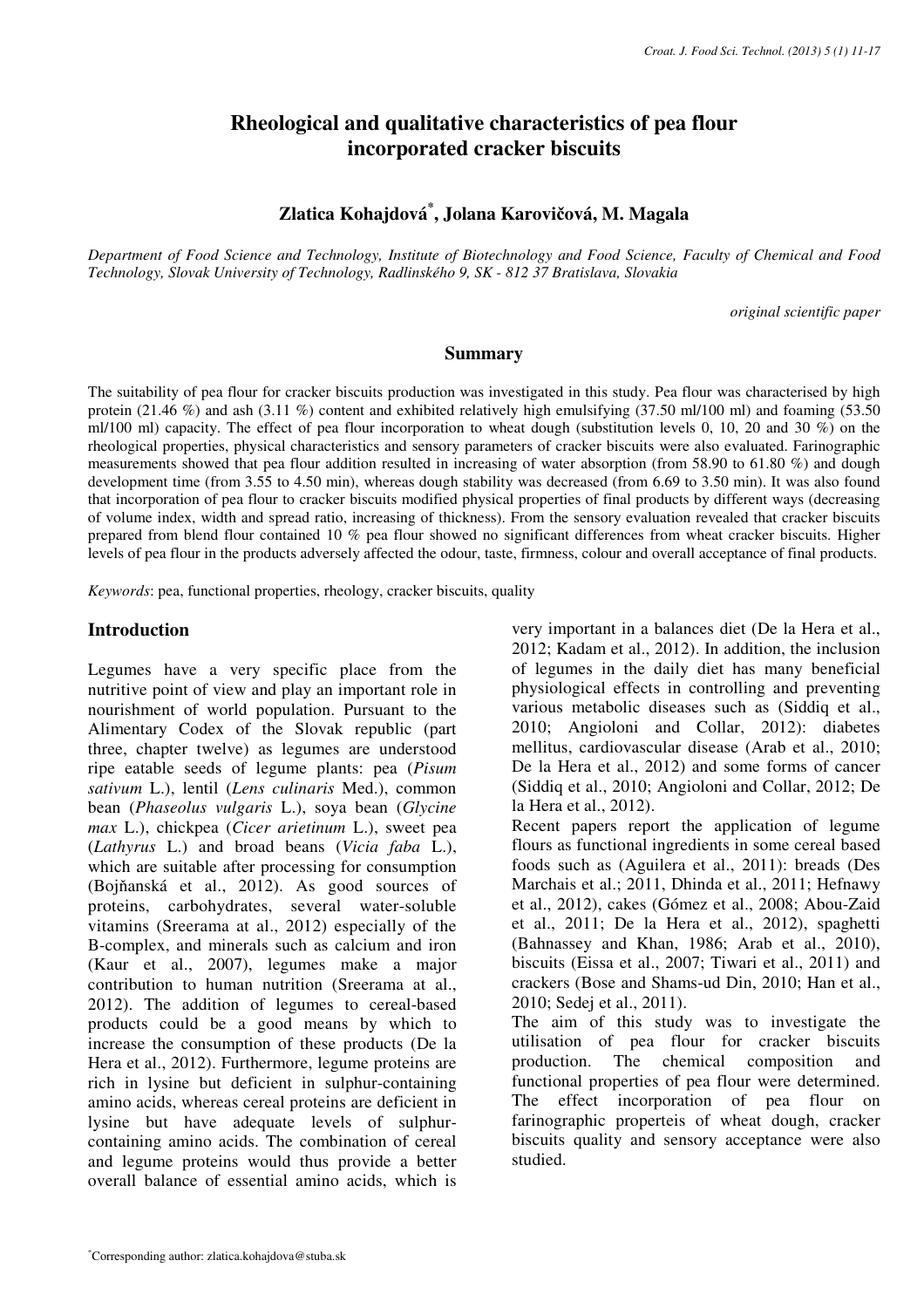# **Material and methods**

### *Raw materials*

Commercially available fine wheat (type T650) and pea flours purchased from local food market in Slovakia were used in the formulation of cracker biscuits.

## *Chemical analysis*

Moisture, fat and ash content of flours were determined using a method of Tiwari et al. (2011). Protein content was determined by multiplying the nitrogen content with factor 5.75 (fine wheat flour) and 6.25 (legume flours) (Sudha et al., 2007). Total carbohydrates were calculated by difference (Arab et al., 2010).

### *Functional properties*

Hydration properties: Water holding capacity (WHC) and swelling capacity (SWC) were determined according to method described by Raghavendra et al. (2004). Emulsifying capacity (EC) and foaming capacity (FC) of flours were determined according to the method of Siddiq et al. (2010). The least gelation concentration (LGC) of flours was measured by the method of Kaur and Singh (2005).

# *Composite flours preparation*

Composite flours were prepared using blends of fine wheat flour (wet gluten content:  $32.92 \pm 0.52$  % in dry matter) and pea flour in proportions of 100:0, 90:10, 80:20 and 70:30 (w/w) respectively.

# *Rheological properties*

Rheological properties of doughs were evaluated by using of farinograph (Brabender, Duisburg, Germany) as described Wang et al. (2002). Parameters measured were: water absorption capacity (WA), dough development time (DDT) and dough stability (DS).

### *Cracker biscuit preparation*

Cracker biscuits were prepared from blend wheatlegume flours and other ingredients (water, baking powder, sunflower oil, salt and sugar) according to formulation described by Han et al. (2010). Fine wheat flour was used for preparation of control cracker biscuits. Preparation of cracker biscuits included these operations: mixing of dry and liquid

ingredients, 10 min resting of dough, sheeting and laminating of dough and cutting into round shape. The crackers were baked in electric oven at 175 °C for 4 min and cooled to room temperature.

### *Physical parameters of cracker biscuits*

Cracker biscuits were evaluated for their physical properties (volume index, diameter (width), thickness, spread ratio) after cooling at room temperature for 2 h. Volume index of samples was measured by method described with Turabi et al. (2008). The spread ratio was determined by the formula W/T, where W is the average diameter and T is the average thickness of 5 biscuits (Bose and Shams-ud Din, 2010).

### *Sensory evaluation of cracker biscuits*

Sensory evaluation of cracker biscuits was performed using a 5-points hedonic scale method (5 – excellent, 1 - very poor) by 11 trained assessors according to method described by Aziah et al. (2012). A glass of water was provided to cleanse the palate between samples.

### *Statistical analysis*

All analyses were done in triplicate and average values were calculated. Data were presented as mean ± standard deviation. The results were statistically analysed by one-way analysis of variance and means were compared using multiple range test – Fisher's least significant differences procedure at 0.05 levels to describe the significance of differences between control and samples incorporated with different levels of pea flour. Statgraphic Plus, Version 3.1 (Statsoft; Tulsa, Oklahoma, USA) was used as statistical analysis software.

# **Results and discussion**

### *Chemical composition of flours*

Chemical compositon of fine wheat and pea flours are presented in the Table 1. It was concluded that pea flour had considerably higher protein (21.46 %) and ash  $(3.11\%)$  content than fine wheat flour  $(11.1)$ 70 % of proteins, 0.45 % of ash). On the other side, fine wheat flour was presented with higher carbohydrate content (72.74 %) in comparison to pea flour  $(66.38\%).$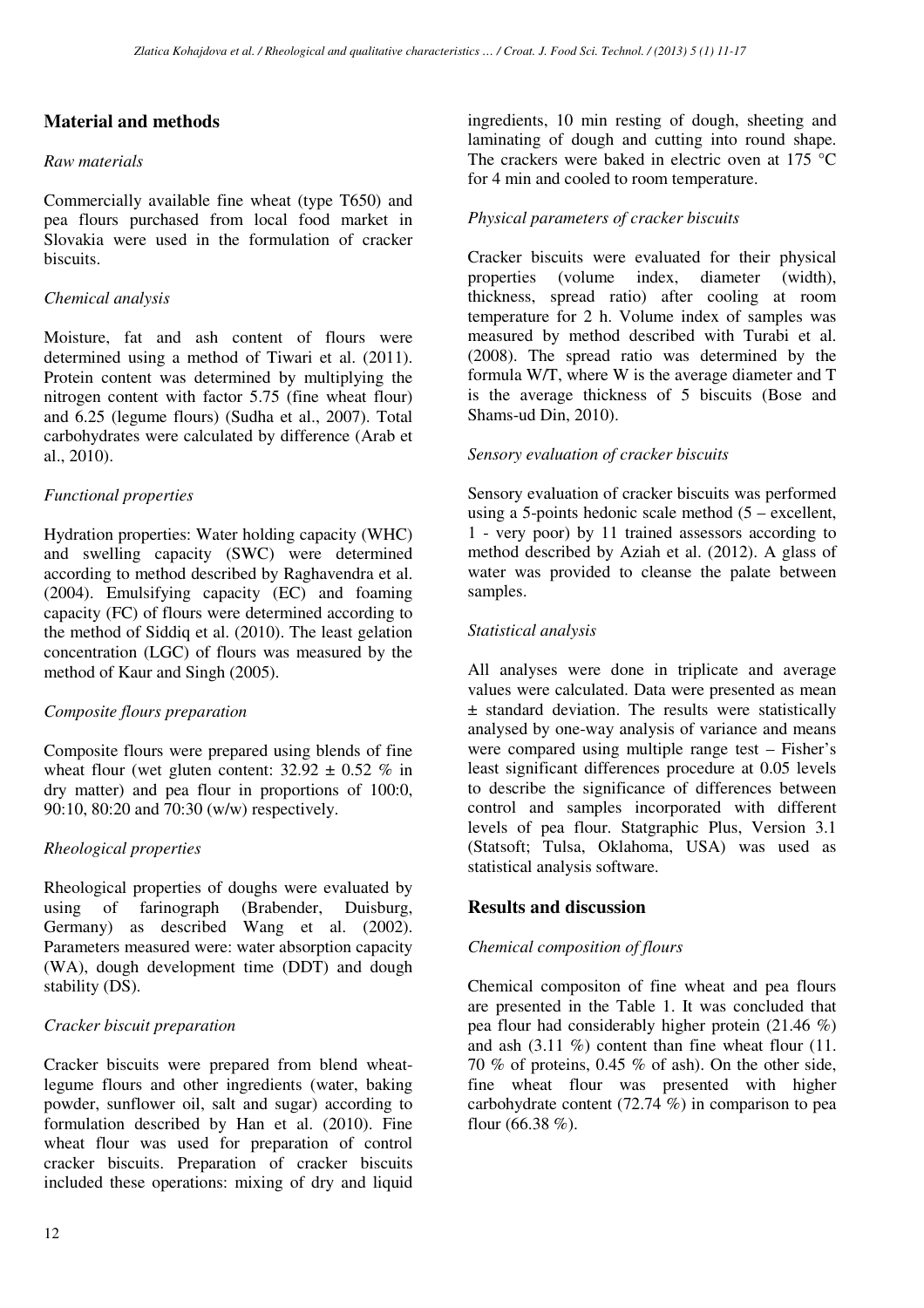| Flour sample | Moisture             | Proteins         | Fat             | Ash             | Carbohydrates    |  |
|--------------|----------------------|------------------|-----------------|-----------------|------------------|--|
|              | $(\%$ in dry matter) |                  |                 |                 |                  |  |
| Fine wheat   | $13.60 \pm 0.02$     | $11.70 \pm 0.07$ | $1.51 \pm 0.02$ | $0.45 \pm 0.04$ | $72.74 \pm 2.85$ |  |
| Pea flour    | $7.92 \pm 0.03$      | $21.46 \pm 0.50$ | $1.13 \pm 0.05$ | $3.11 \pm 0.05$ | $66.38 \pm 2.41$ |  |

**Table 1.** Chemical composition of fine wheat and pea flours

#### *Functional properties of flours*

In view of the increasing utilisation of legume flours in composite flours for various food formulations their functional properties are assuming greater significance (Kaur and Singh 2005). The results from analysis of functional properties of studied flours are summarised in the Table 2. Hydration parameters (WHC and SWC) are interesting because they can be associated to the amount of water retained by the sample, for example during kneading of dough (De Escalada Pla et al., 2007). Pea flour showed higher WHC (3.87 g/g) than was reported by Boye et al. (2010b), Chau and Cheung (1998) and Aguilera et al. (2011) for legume protein concentrates (0.60-2.70 g/g), different Chinese legume (1.04-1.47 g/g) and Cannellini and Pinta bean (2.20-2.70 g/g) flours. The higher WHC of pea

**Table 2.** Functional properties of fine wheat and pea flours

flour may be due to presence of proteins and polysaccharides, which represent the major chemical components of legume flours (Chau and Cheung, 1998; Raghavendra et al., 2004; Arab et al., 2010; Arab et al., 2010; Eltayeb et al., 2011; Appiah et al., 2011). SWC is parameter indicates how much the sample matrix swells as water is absorbed (De Escalada Pla et al., 2007). Pea flour presented in this study showed similar SWC value (3.40 ml/g) as was earlier described for chickpea (3.30 ml/g) and heat treated cowpea  $(2.31-4.63 \text{ ml/g})$  flours by Kohajdová et al. (2011) and Enwere and Ngoddy (1986). On the other hand, higher SWC values were observed by Benítez et al. (2013) for non-convential legume flours  $(5.00-5.50 \text{ ml/g})$ . The high swelling power suggests the pea flour could be useful in food systems where swelling is required (Appiah et al., 2011).

| Functional parameters            | Fine wheat flour | Pea flour        |
|----------------------------------|------------------|------------------|
| Water holding capacity $(g/g)$   | $3.25 \pm 0.15$  | $3.87 \pm 0.17$  |
| Swelling capacity $(ml/g)$       | $2.00 \pm 0.08$  | $3.40 \pm 0.12$  |
| Emulsifying capacity (ml/100 ml) | $\ast$           | $37.50 \pm 0.08$ |
| Foaming capacity (ml/100 ml)     | $10 \pm 0.45$    | $53.50 \pm 0.24$ |
| $LGC$ (g/100 g)                  | 10               | 12               |
| did not form emulsion            |                  |                  |

LGC may be defined as the lowest concentration required to formation a self-supporting gel. Samples with lower LGC have greater gelling capacity (Boye et al., 2010a). LCG of studied pea flour was 12 %. Similar LGC values (8-14 %) were reported by Siddiq et al. (2010); Boye et al. (2010b) and Kaur and Singh (2005) for bean, chickpea flours and legume protein concentrates. On the other hand Ma et al. (2011) and Butt and Batool (2010) found higher LGC for various legume flours and protein isolates (14-20 %). Variations in gelling properties have associated to the relative ratio of different constituents such as proteins, lipids and carbohydrates in different legume flours (Chau and Cheung, 1998).

EC is defined as the ability of flour to emulsify oil (Kaur and Singh, 2005). Pea flour exhibited EC 37.50 ml/100 ml. Higher EC values were reported by Siddiq et al. (2010) and Sreerama et al. (2012) for different bean (45.60-60.50 ml/100ml), chickpea, horse gram and cowpea flours  $(48.80-58.10 \text{ ml}/100$ ml). The differences in the chemical compositions and protein solubility might have accounted for the observed differences in EC of legume flours (Sreerama et al., 2012). It was also showed that pea flour exhibited relatively high FC (53.30 ml/100 ml). These results were higher than those found by Siddiq et al. (2010), Kohajdová et al. (2011) and Kaushal et al. (2012) for bean, chickpea and pigeon pea flours (33.00-45.70 ml/100 ml). Appiah et al. (2011) attributed low FC to inadequate electrostatic repulsions, lesser solubility and hence, excessive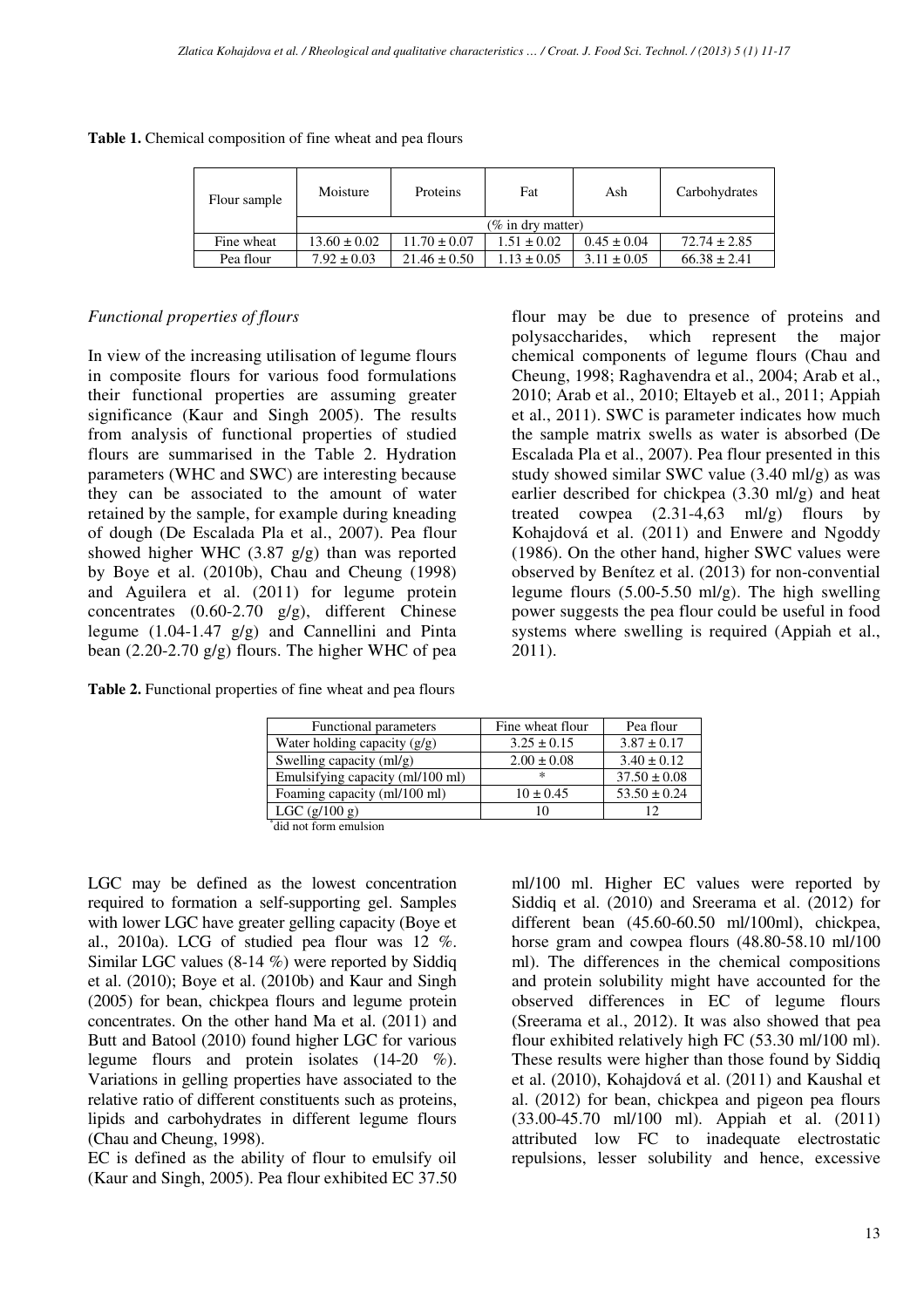protein-protein interaction. On the other hand, higher FC may be due to highly hydrated foams.

### *Rheological properties of wheat-pea dough*

Rheological information is valuable in product development (Turabi et al., 2008). Rheological properties of wheat-pea flour blends measured by farinograph are presented in Table 3. Incorporation of pea flour into the fine wheat flour caused an increase in WA from 58.90 to 61.80 %. These results are in agreement with those found by Sadowska et al. (2003), Eissa et al. (2007), Pasha et al. (2011), Des Marchais et al. (2011) and Mohamed et al. (2012). Increasing of WA has been attributed by the ability of proteins to absorb high quantity of water, thus limiting the water availability for the development of the gluten network when in competition with wheat proteins (Des Marchais et al., 2011). Other components such as sugars and fibre may also affect WA of blend flours (Kamaljit et al., 2010; Abou-Zaid et al., 2011). Farinographic measurements also

showed that DDT increased as the substitution percentage of pea flour increased, with increasing about 21.1 % for blend flour containing 30 % of pea flour in compare to wheat dough. Similar results were reported by Bahnassey and Khan (1986), Shahzadi et al. (2005), Eissa et al. (2007) and Abou-Zaid et al. (2011). The increase in DDT resulting from pea addition could have been due to the differences in the physico-chemical properties between the constituents of the pea and those of the wheat flours, as has been previously reported by Mohammed et al. (2012). DS which indicates the dough strenght, decreased from 6.69 to 3.50 min. Similar effects on DS were observed by Fenn et al. (2010), Abou-Zaid et al. (2011) and Giménez et al. (2012) when the legume proteins, faba bean, cowpea and broad bean flours were added to wheat dough. In general, the increasing of DDT and reduction in DS could be explaines due to the interactions between non-wheat proteins, fibres and gluten leading to a delay in the hydration and development of gluten in the presence of these ingredients (Dhinda et al., 2011).

**Table 3.** Effect of pea flour addition on farinographic properties of wheat dough

| Pea flour level | WA                       | <b>DDT</b>              | DS                           |
|-----------------|--------------------------|-------------------------|------------------------------|
| $\mathscr{D}_o$ | $\mathcal{O}_0$          | (min)                   | (min)                        |
|                 | $58.90 \pm 0.30^{\circ}$ | $3.55 \pm 0.20^{\circ}$ | $6.69 \pm 0.28$ <sup>a</sup> |
| 10              | $60.60 \pm 0.26^{\circ}$ | $4.00 \pm 0.17^b$       | $4.50 \pm 0.12^b$            |
| 20              | $61.37 \pm 0.12^b$       | $4.40 \pm 0.00^{\circ}$ | $4.30 \pm 0.26$ <sup>c</sup> |
| 30              | $61.80 \pm 0.10^{\circ}$ | $4.50 \pm 0.10^{\circ}$ | $3.50 \pm 0.10^{\circ}$      |

\*mean values in the same column which is not followed by the same letter are significantly different at  $p = 0.05$ 

### *Physical properties of pea flour incorporated cracker biscuits*

Physical properties of pea flour incorporated cracker biscuits are schowed in the Table 4. It was concluded, that volume index, which is an indicator of cracker volume (Gómez et al., 2008) was reduced from 1.37 (control sample) to 0.98 (sample with 30 % of pea flour). Goméz et al. (2008) and Hemeda and Mohamed (2010) also described reduced volume index for chickpea incorporated wheat cakes. The decreasing of volume index resulting from pea flour addition is most likely due to the combined effect of gluten dilution and mechanical disruption of gluten network structure by the pea particles (Fenn et al., 2010; Mohammed et al.,  $2012$ ) and the lower ability of the dough to enclose air (Hallén et al., 2004). Incrorporation of pea flour to wheat cracker biscuits also affected diameter, thickness and spread ratio. Cracker biscuits diameters were reduced, while thickness increased with increasing level of pea flour

in products. Other researchers (Eissa et al., 2007; Tiwari et al., 2011) also reported similar effect on the thickness and diameter of chickpea, kidney pea and pigeon pea flours substituted wheat biscuits. Biscuits having higher spread ratios are considered most desirable (Hussein et al., 2011; Tiwari et al., 2011; Zucco et al., 2011). It was found that, with increase in level of pea flour spread ratio of crackers decreased. Similar effect on spread ratio was observed after additon different level of pea (Kamaljit et al., 2010) and pigeon pea (Tiwari et al., 2011) flours to wheat cookies and biscuits. This might have been due to greater water retention of flours. For the blends containing legume flours, the increasing number of hydrophilic sites available due to increased protein content compete for the limited free water in dough (Zucco et al., 2011). Rapid partitioning of free water of these hydrophilic sites occurs during dough mixing and increases dough viscosity, thereby limiting cracker biscuits spread and top grain formation during baking (Eissa et al., 2007).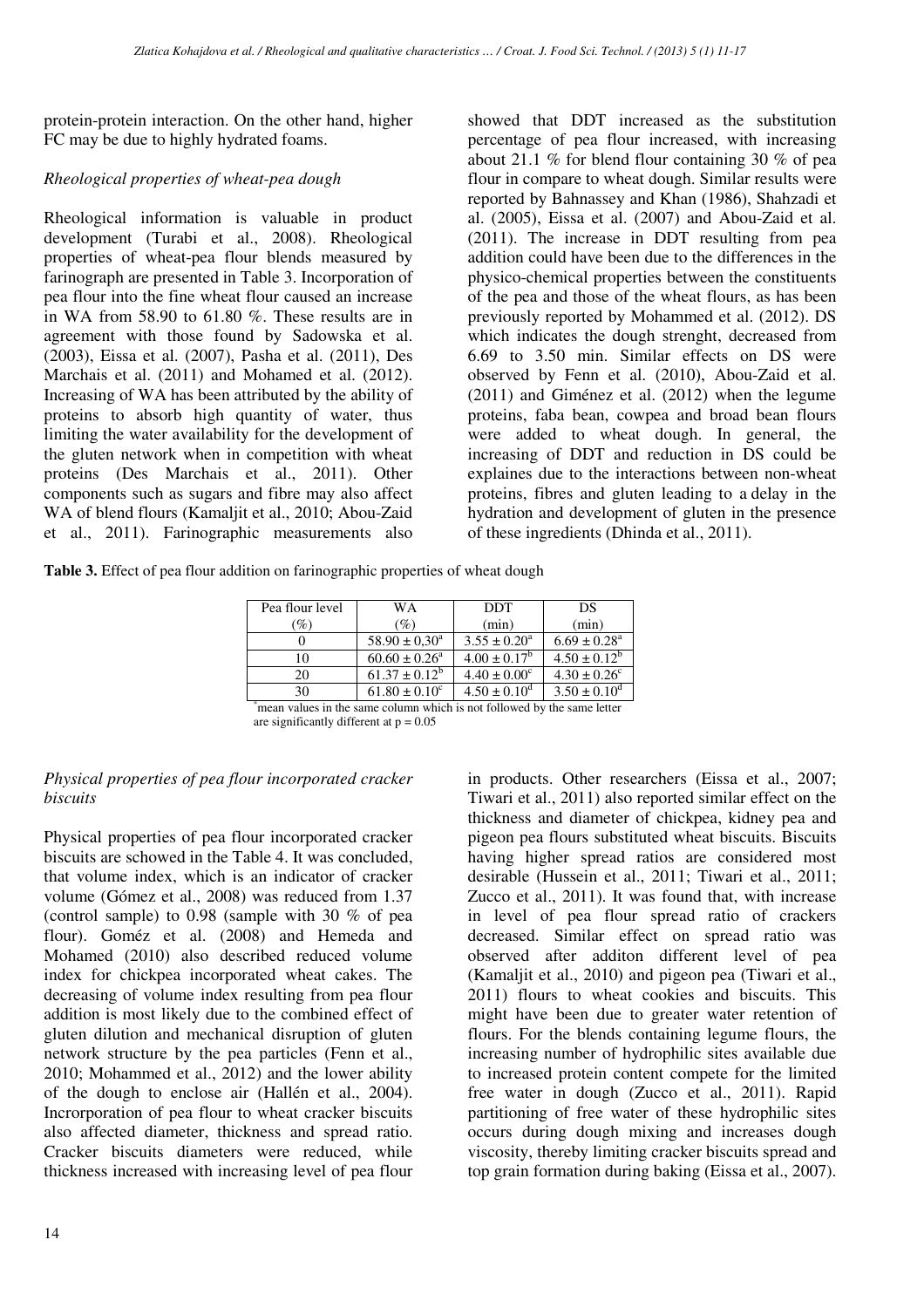| Table 4. Physical properties of pea flour incorporated crackers |  |  |  |  |  |
|-----------------------------------------------------------------|--|--|--|--|--|
|-----------------------------------------------------------------|--|--|--|--|--|

| Pea flour level | Volume index            | Thickness (T)              | Width (W)               | Spread ratio             |
|-----------------|-------------------------|----------------------------|-------------------------|--------------------------|
| $\mathscr{G}_o$ | (cm)                    | (cm)                       | (c <sub>m</sub> )       | (W/T)                    |
|                 | $1.37 \pm 0.11^{\circ}$ | $0.34 \pm 0.05^{\circ}$    | $4.44 \pm 0.03^{\circ}$ | $13.06 \pm 0.07^{\circ}$ |
|                 | $1.18 \pm 0.14^b$       | $0.36 \pm 0.02^b$          | $4.34 \pm 0.04^b$       | $12.06 \pm 0.03^b$       |
| 20              | $1.05 \pm 0.10^{\circ}$ | $0.37 \pm 0.01^{\circ}$    | $4.33 \pm 0.06^{\circ}$ | $11.70 \pm 0.04^{\circ}$ |
| 30              | $0.98 \pm 0.05^{\circ}$ | $0.38 \pm 0.02^{\text{d}}$ | $4.29 \pm 0.04^{\circ}$ | $11.29 \pm 0.06^{\circ}$ |

\*mean values in the same column which is not followed by the same letter are significantly different at  $p = 0.05$ 

#### *Sensory parameters of pea flour incorporated cracker biscuits*

Sensory parameters of pea flour incorporated cracker biscuits are presented in the Table 5. Addition of pea flour concluded in increased hardness of cracker biscuits. The same changes in hardness of biscuits, cakes and breads with various legume flours addition have been reported by Tiwari et al. (2011), Goméz et al. (2008), De la Hera et al. (2012) and Sadowska et al. (2003). The increase in hardness of biscuits might have caused disruption in the well defined protein-starch complex of the dough due to reduction in the wheat structure forming proteins and starch (Dhinda et al., 2012).

**Table 5.** Sensory parameters of pea flour incorporated cracker biscuits

|                    | Pea flour level $(\%)$       |                         |                         |                         |
|--------------------|------------------------------|-------------------------|-------------------------|-------------------------|
| Sensory parameters |                              | 10                      | 20                      | 30                      |
| Odour              | $5.00 \pm 0.10^a$            | $4.79 \pm 0.07^{\circ}$ | $3.15 \pm 0.06^b$       | $2.18 \pm 0.05^{\circ}$ |
| Taste              | $4.90 \pm 0.11^a$            | $4.85 \pm 0.08^{\circ}$ | $3.02 \pm 0.05^{\rm b}$ | $2.46 \pm 0.07^c$       |
| <b>Firmness</b>    | $4.86 \pm 0.11^a$            | $3.05 \pm 0.09^b$       | $2.70 \pm 0.03^{\circ}$ | $2.00 \pm 0.02^d$       |
| Colour             | $4.95 \pm 0.30^a$            | $4.69 \pm 0.10^a$       | $3.40 \pm 0.22^b$       | $3.06 \pm 0.15^{\circ}$ |
| Overall acceptance | $4.99 \pm 0.07$ <sup>a</sup> | $4.76 \pm 0.12^a$       | $4.19 \pm 0.08^b$       | $3.98 \pm 0.09^{\circ}$ |

\*mean values in the same row which is not followed by the same letter are significantly different at  $p = 0.05$ 

Colour characteristic is a major criterion that affects the quality of the food products (Abou-Zaid et al., 2011). The colour of crackers biscuits was progressively darker as the crackers contained higher levels of pea flour (20 and 30 %). Similar effect was observed by Hallén et al. (2004), Mohammed et al. (2012), Abou-Zaid et al. (2011), Zucco et al. (2011) and Tiwari et al. (2011) for different legumes supplemented breads, cakes, cookies and biscuits. The colour of the cracker biscuits top surface was generated in the baking process possibly due to nonenzymatic browning (Maillard reactions) between reducing sugars and amino acids, but also possibly to starch dextrination and sugar caramelisation (Gómez et al., 2008; Zucco et al., 2011). It was also concluded that higher levels of pea flour (20 and 30 %) caused also significant reduction in taste, odour and overall acceptance of final products due to higher intensity of leguminous taste and odour.

#### **Consculsions**

In the recent years, using of legumes in food formulation are assuming a greater importance and have attracted the attention of food processors, marketers and consumers (Benítez et al., 2013). The aim of this study was to investigate the potential of pea flour for cracker biscuits production. Pea flour was presented as a protein and mineral compounds rich raw material with good emulsifying and foaming capacity. It was also found that inclusion of pea flour to wheat dough resulted in increased WA and DDT, whereas DS was reduced. Possible reasons for these effects on the rheological properties of dough might include an effective decrease in wheat gluten content (dilution effect), competition between pea proteins and wheat flour proteins for water and possible proteolytic activity in the pea flours (Hallén et al., 2004). Also it was concluded that incorporation higher levels of pea flour (20 and 30 %) to cracker biscuits significantly reduced volume index, width and spread ratio of final products. As was described earlier (Angioloni and Collar, 2012) as an efficient strategy for elimination of these adversely effects, structuring agents (gluten, hydrocolloids) can be applied into the legume based cereal products. Sensory evaluation showed that no significant differences were observed in odour, taste, colour and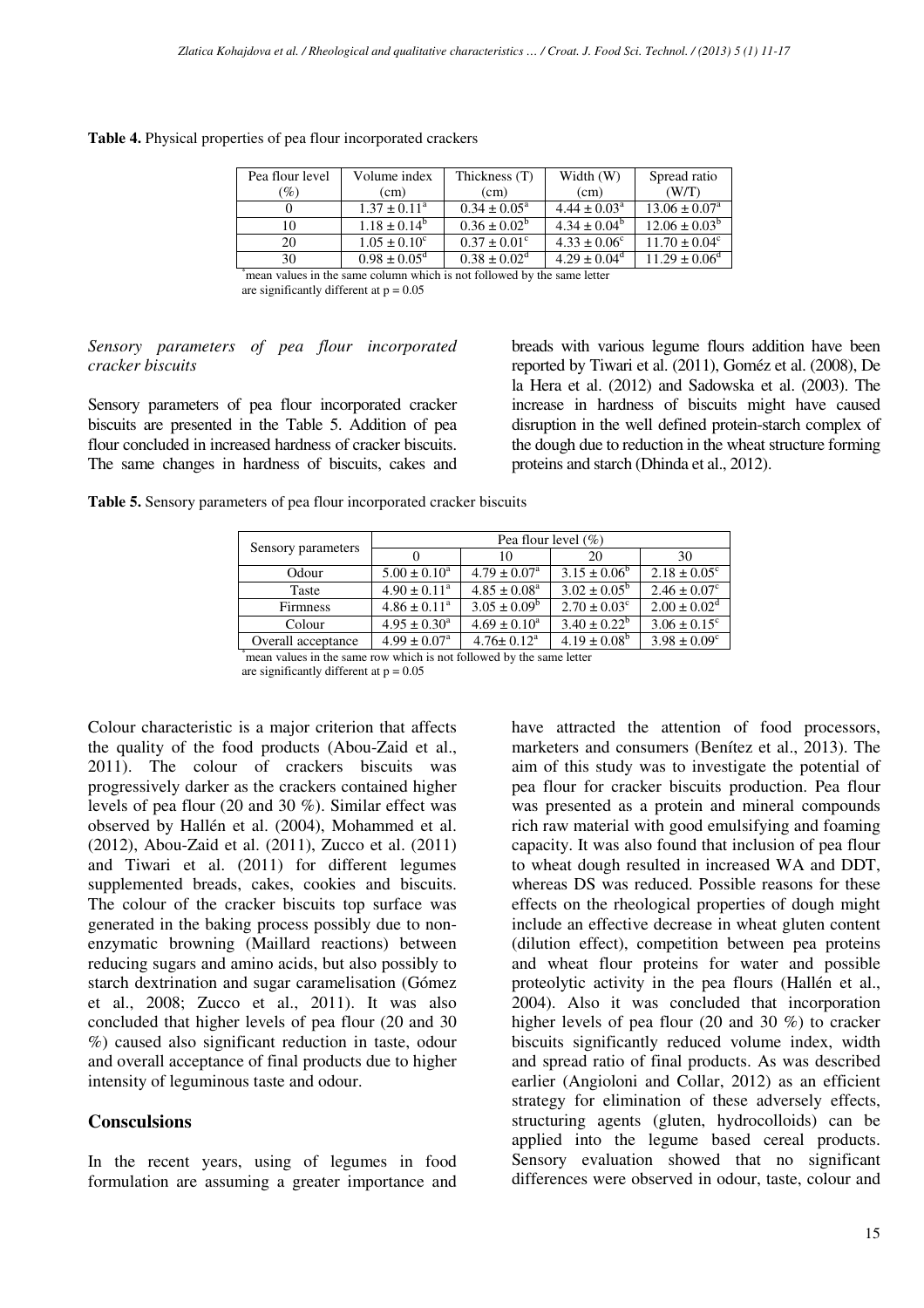overall acceptance of fine wheat cracker biscuits and cracker biscuits containing 10 % of pea flour. Higher proportions of pea flour adversely modified of sensory parameters of cracker biscuits.

In the generally it could be stated that, substitution percentage and the kind of legume flour used should be experimentally determined in each case depending on the kind of cereal products, and the purpued objectives (nutritional improvement, free-gluten products, special organoleptic characteristics, etc.) (Gómez et al., 2008; Hefnawy et al., 2012).

#### *Acknowledgments*

This work was supported by the Slovak Grant Agency for Science VEGA (Grant No. 1/0453/013)

#### **References**

- Abou-Zaid, A.A.M., Ramadan, M.T., Al-Asklany, S.A. (2011): Utilisation of faba bean and cowpea flours in gluten free cake production. *Australian J. Basic Appl. Sci*. 5 (12), 2665-2672.
- Aguilera, Y., Estrella, I., Benitez, V., Esteban, R.M., Martín-Cabrejas, M.A. (2011): Bioactive phenolic compounds and functional properties of dehydrates bean flours. *Food Res. Inter.* 44 (3), 774-780.
- Angioloni, A., Collar, C. (2012): High legume-wheat matrices: an alternative to promote bread nutritional value meeting dough viscoelastic restrictions. *Eur. Food Res. Technol*. 234 (2), 273-284.
- Appiah, F., Asibuo, J.Y., Kumah, P. (2011): Physicochemical and functional properties of bean flours of three cowpea (*Vigna unguiculata* L. Walp) varieties in Ghana. *African J. Food Sci*. 5 (2), 100- 104.
- Arab, E.A.A., Helmy, I.M.F., Barch, G. F. (2010): Nutritional evaluation of functional properties of chickpea (*Cicer arietinum* L.) flour and the improvement of spaghetti produced from its. *J. American Sci.* 6 (1), 1055-1072.
- Ashraf, A., Saeed, S.M.G., Saeed, S.A., Ali, R. (2012): Impact of microwave treatment on the functionality of cereals and legumes. *Inter. J. Agric. Biol*. 14 (3), 356- 370.
- Aziah, N., Noor, A.A.M., Ho, L.H. (2012): Physiological and organoleptic properties of cookies incorporated with legume flour. *Inter. Food Res. J*. 19 (4), 1539- 1543.
- Bahnassey, Y., Khan, K. (1986): Fortification of spaghetti with edible legumes. II. Rheological, processing and quality evaluation studies. *Cereal Chem.* 63 (3), 216- 219.
- Benítez, V., Cantera, S., Aguilera, Y., Mollá, E., Esteban, R. M., Diáz, M. F., Martín-Cabrejas, M.A. (2013): Impact of germination on starch, dietary fibre and physicochemical properties in non-conventional legumes. *Food Res. Inter*. 50, 64-69.
- Bojńanská, T., Frančáková, H., Líšková, M., Tokár, M. (2012): Legumes – the alternative new materials for bread production. *J. Microbiol. Biotechnol. Food Sci*. 1 (special issue), 876-886.
- Bose, D., Shams-Ud-Din, M. (2010): The effect of chickpea (*Cicer arietinim*) husk on the properties of cracker biscuits. *J. Bangladesh Agric. Univer*. 8 (1), 147-152.
- Boye, J., Zare, F., Pletch, A. (2010a): Pulse proteins: Processing, characterisation, functional properties and applications in food and feed. *Food Res. Inter.* 43 (2), 414-431.
- Boye, J.I., Aksay, S., Roufik, S., Ribéreau, S., Mondor, M., Farnworth, E., Rajamohamed, S.H. (2010b): Comparison of the functional properties of pea, chickpea and lentil protein concentrates processed using ultrafiltration and isoelectric precipitation techniques. *Food Res. Inter.* 43 (2), 537-546.
- Butt, M.S., Batool, R. (2010): Nutritional and functional properties of some promising legume protein isolates. *Pakistan J. Nutr*. 9 (4), 373-379.
- De Escalada-Pla, M.F., Ponce, N.M., Stortz, C.A., Gerschenson, L.N., Rojas, A.M. (2007): Composition and functional properties of enriched fibre products obtained from pumpkin (*Cucurbita moschata* Duchesne ex Poiret). *LWT*-*Food Sci. Technol.* 40 (7), 1176-1185.
- De la Hera, E., Ruiz-Paris, E., Oliete B., Gómez, M. (2012): Studies on the quality of cakes made with wheat-lentil composite flours. LWT-Food Sci. Technol. (in press) DOI: 10.1016/j.lwt.2012.05.009.
- Des-Marchais, L.P., Foisy, M., Mercier, S., Villeneuve, S., Mondor, M. (2011): Bread-making potential of pea protein isolate produced by a novel ultrafiltration/diafiltration process. *Procedia Food Sci.* 1, 1425-1430.
- Dhinda, F., Lakshmi, J.A., Prakash, J., Dasappa, I. (2011): Effect of ingredients on rheological, nutritional and quality characteristics of high protein, high fibre and low carbohydrate bread. *Food Bioprocess Technol.* in press DOI: 10.1007/s11947-011-0752-y.
- Eissa, A., Hussein, A.S., Mostafa, B.E. (2007): Rheological properties and quality evaluation of Egyptian balady bread and biscuits supplemented with flours of ungerminated and germinated legume seeds or mushroom. *Polish J. Food Nutr. Sci.* 57 (4), 487-496.
- Eltayeb, A.R.S.M., Ali, A.O., Abou-Arab, A.A., Abu-Salem, F.M. (2011): Chemical composition and functional properties of flour and protein isolate extracted from Bambara groundnut (*Vigna subterranean*). *African J. Food Sci*. 5 (2), 82-90.
- Enwere, N.J., Ngoddy, P.O. (1986): Effect of heat treatment on selected functional properties of cowpea flour. *J. Trop. Sci*. 26 (2), 223-232.
- Fenn, D., Lukow, O.M., Humphreys, G., Fields, P.G., Boye, I. (2010): Wheat-legume composite flour quality. *Inter. J. Food Prop.* 13 (2), 381-393.
- Giménez, M.A., Drago, S.R., De Greef, D., Gonzalez, R.J., Lobo, M.O., Samman, N.C. (2012): Rheological, functional and nutritional properties of wheat/broad bean (*Vicia faba*) flour blend for pasta formulation. *Food Chem.* 134 (1), 200-206.